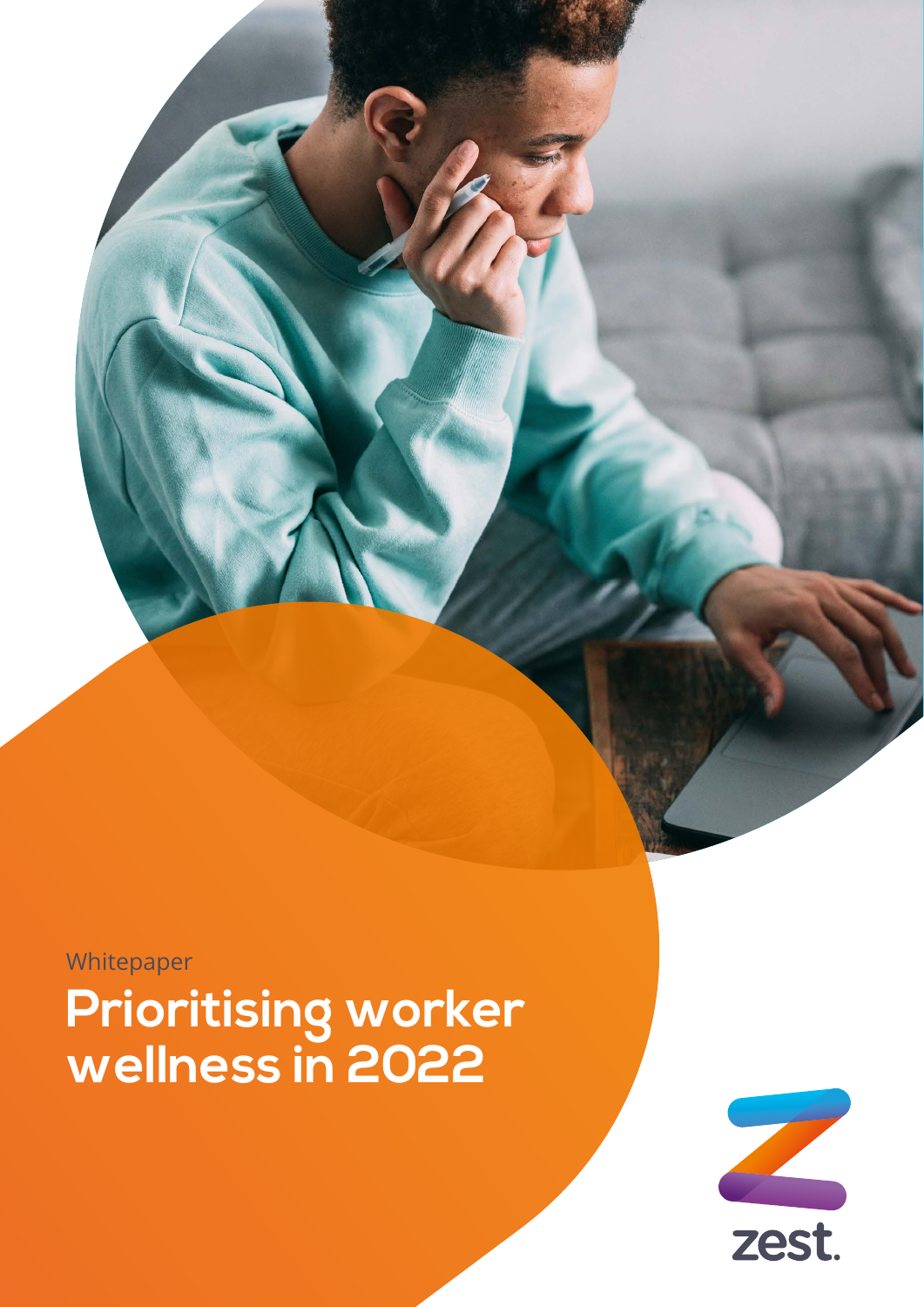# **Introduction: it's time to rethink workforce wellness**

*" Improving the health and wellbeing of our employees makes good business sense. As a leading provider of workplace health services, we see every day the difference it can make to a company's bottom line and the impact it can have on employee morale and motivation."*

*Steve Flanagan, Commercial Director, Bupa*

Good employers take care of their people. They believe that they have a responsibility to those that work for them. They recognise that this responsibility does not end as the working day finishes.

And of course, there are clear business benefits to ensuring the workforce is as healthy and happy as possible. Studies have shown that happy healthy workers are 12% more productive.<sup>1</sup>

During the pandemic, many people have praised their employer for the support they offered. More attention is being paid to people's mental health. 2 Leaders recognise that, wherever possible, team members need a working pattern that suits their shifting circumstances.

But the changes in the way we work, as a result of Covid-19, are also raising big questions around how employers support worker wellness. How can managers understand the needs of employees that they rarely come face to face with? How can benefits previously dependent on the office be delivered to people who are increasingly working from home?

#### This white paper:

- • Explores the benefits and challenges with creating the right wellness programme
- • Outlines the principles to crafting a wellness offer fit for the future of work
- Shows how Zest can help employers quickly implement a first-class programme

<sup>1</sup> https://warwick.ac.uk/newsandevents/pressreleases/new\_study\_shows/

<sup>2</sup> https://www.acas.org.uk/over-a-third-of-businesses-report-that-employee-mental-health-support-has-got-better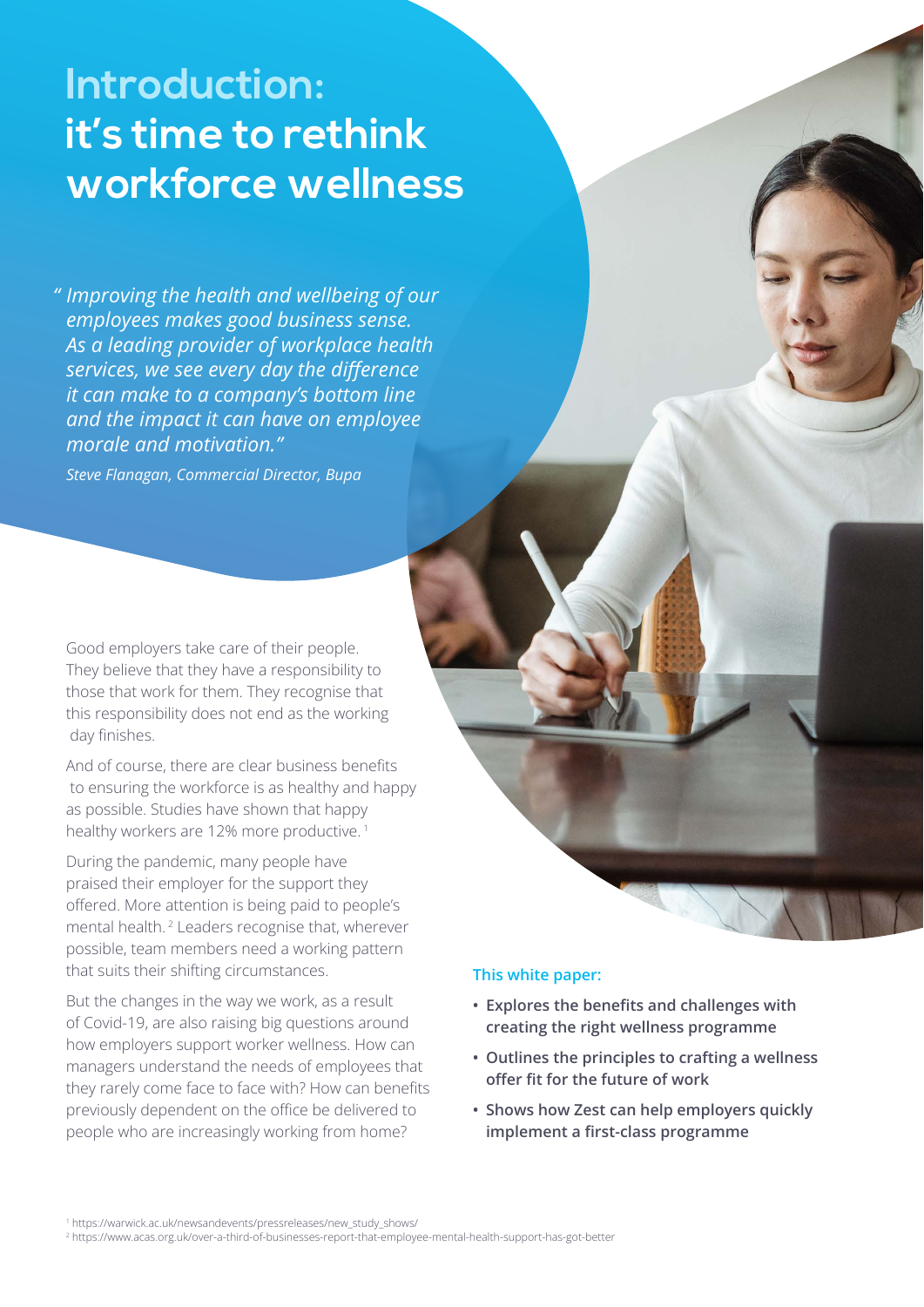# **The right wellness programme: benefits and challenges**

The right wellness programme can deliver for the workforce and for the business. It can reduce absenteeism by as much as 25%. 3 It can increase engagement and boost productivity. Studies have linked wellness programmes to lower staff turnover, an increase in customer satisfaction and a rise in profits.<sup>4</sup>

However, the changes in the way we work, and the ongoing disruption of the pandemic, present a number of challenges to delivering worker wellness.



#### **Employees require more support than ever**

Economic disruption and uncertainty mean that team members may face financial difficulties and the stress and worry that accompany such challenges. Especially if their partner or family member has lost their job. Even before the pandemic, employers were losing 2.5 days per employee, per year due to financial stressrelated absence. 5

## **Greater awareness of mental health issues**

Some 46% of professionals report that they have considered quitting their job because it impacted their mental health. Employers recognise that mental health challenges are among the toughest that workers face. 6 But that doesn't make supporting them any easier.

### **Employees expect more from their employers**

Workers have raised their expectations of the organisation they work for. Some 78% said they would be more likely to work for a company that supported their mental health<sup>7</sup>

#### **Wellness is harder to deliver**

Many core components of a wellness strategy were centred around the office. Everything from discounted canteens to yoga classes were a means for employers to show their people that they understood their needs and wanted to help. But people are coming to the office less, or not at all. So these once-valuable offers have diminished impact.

- <sup>5</sup> https://www.personneltoday.com/hr/financial-wellbeing-neyber-report-2019/
- <sup>6</sup> https://www.cv-library.co.uk/recruitment-insight/wp-content/uploads/2017/11/CVL\_MentalHealthWorkplace\_Report.pdf
- <sup>7</sup> https://www.cv-library.co.uk/recruitment-insight/wp-content/uploads/2017/11/CVL\_MentalHealthWorkplace\_Report.pdf

<sup>3</sup> https://corporatesports.ae/do-corporate-health-initiatives-reduce-absenteeism/

<sup>4</sup> https://leftronic.com/blog/workplace-wellness-statistics/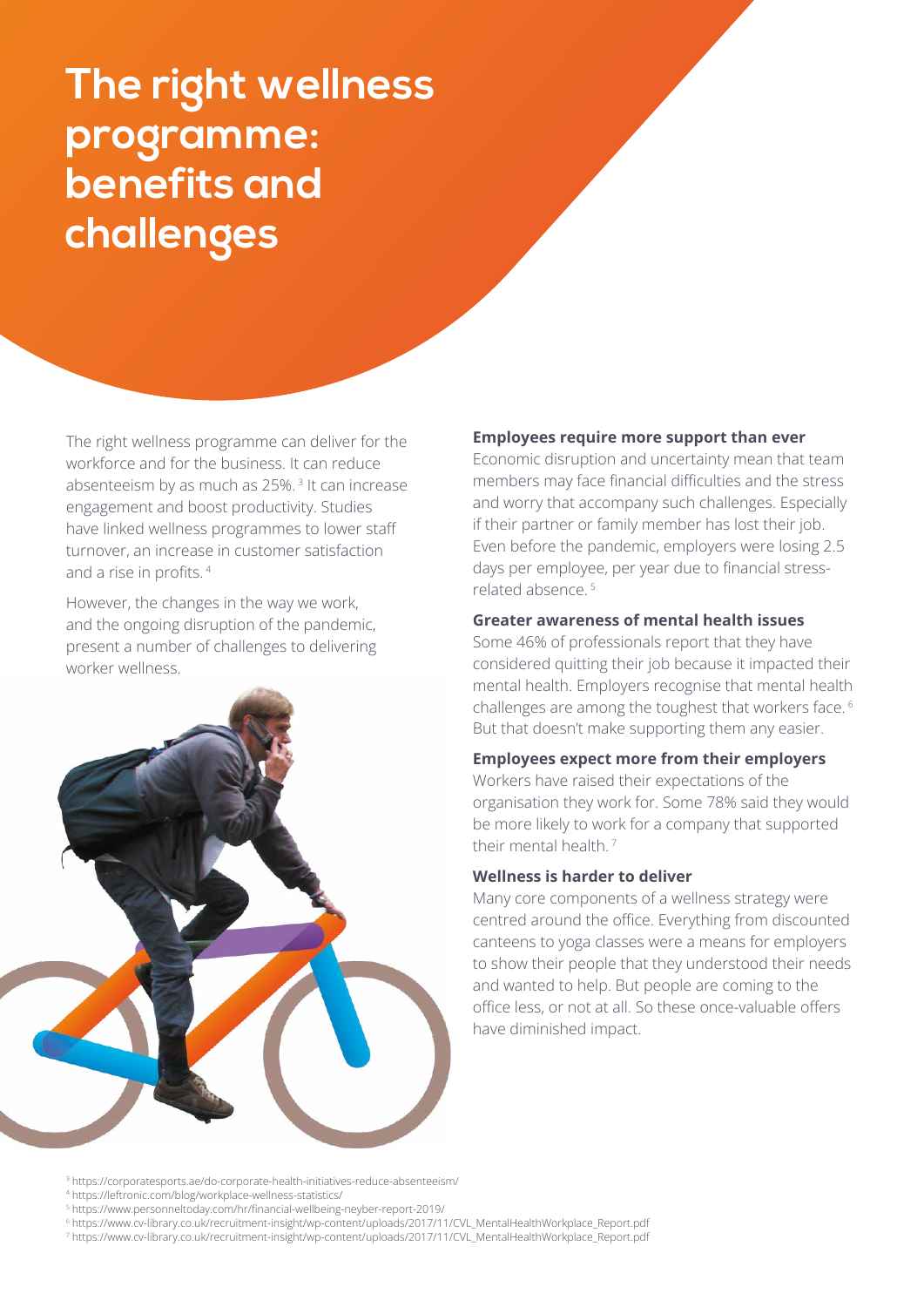# **Building a great wellness programme**

**A world-class wellness programme must be truly holistic. It should address every aspect of an employee's working life.** Do team members have access to sufficient natural light? Is their home office fit for purpose? Is an individual's working pattern optimised to suit their circumstances?



A benefit programme is a powerful means of building and enhancing a wellness strategy. But to be effective a programme must be:

### **Personalised**

One size cannot fit all. A worker struggling to manage the pressures of family life will need radically different support to a colleague dealing with loneliness. The benefit offer must include sufficient variety, with the right information easily made available to the right people.

### **Accessible to all**

Whether based remotely or at headquarters, all workers need equal access to the right benefits.

### **Holistic**

Health insurance will always remain important for many employees. But it is no longer enough simply to help out employees when they are ill. A whole range of benefits should support ongoing wellness. These can range from gym memberships to mental health days.

## **Constantly evolving to meet the real issues**

The pandemic has shown how quickly people's needs can change. New issues – such as mental health – are constantly coming to light. To be meaningful, a wellness programme must quickly be able to adapt to new realities.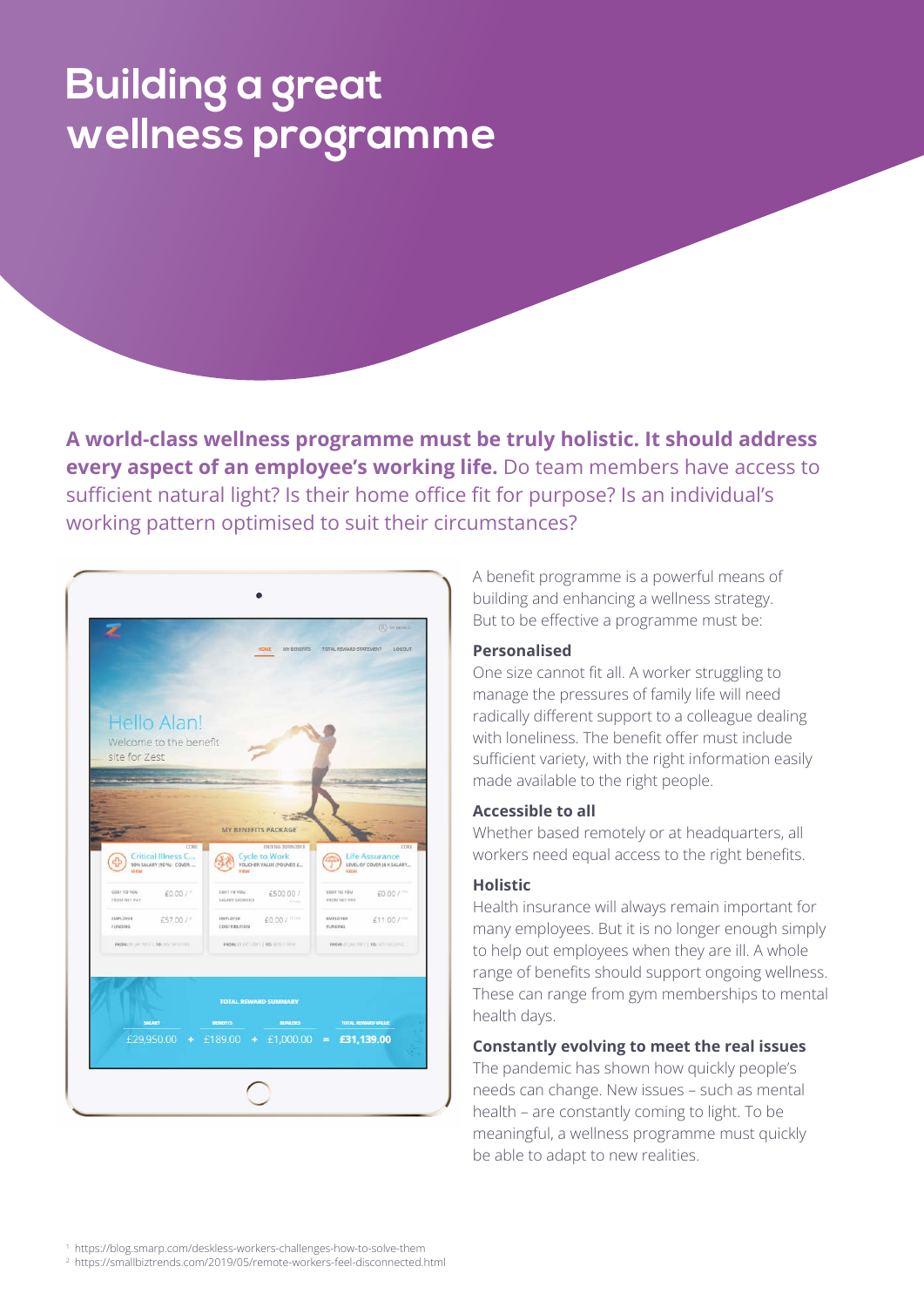# **How Zest can help**

Zest enables employers to personalise how they communicate to each employee. It is lightning-fast to install and adapt meaning that programmes can be easily evolved.

A benefit programme is a powerful means of building and enhancing a wellness strategy. But to be effective a programme must be:

### **Personalised**

One size cannot fit all. A worker struggling to manage the pressures of family life will need radically different support to a colleague dealing with loneliness. The benefit offer must include sufficient variety, with the right information easily made available to the right people.

### **Accessible to all**

Whether based remotely or at headquarters, all workers need equal access to the right benefits.

#### **Holistic**

Health insurance will always remain important for many employees. But it is no longer enough simply to help out employees when they are ill. A whole range of benefits should support ongoing wellness. These can range from gym memberships to mental health days.

#### **Constantly evolving to meet the real issues**

The pandemic has shown how quickly people's needs can change. New issues – such as mental health – are constantly coming to light. To be meaningful, a wellness programme must quickly be able to adapt to new realities.



#### **AVAILABLE BENEFITS**

There are no new benefits available to select.

#### **MY BENEFITS PACKAGE**

Your benefits package contains the benefits you have selected and those provided by your employer. You can view any upcoming changes using the date selector below.

**EXPAND DETAILS** 

CORE **Critical Illness Cover** 90% SALARY (90 %) - COVER: £26,955.00 VIEW ENDING 30/09/2018 **Cycle to Work** VOUCHER VALUE (POUNDS £500.00) - ..

<sup>1</sup> https://blog.smarp.com/deskless-workers-challenges-how-to-solve-them <sup>2</sup> https://smallbiztrends.com/2019/05/remote-workers-feel-disconnected.html